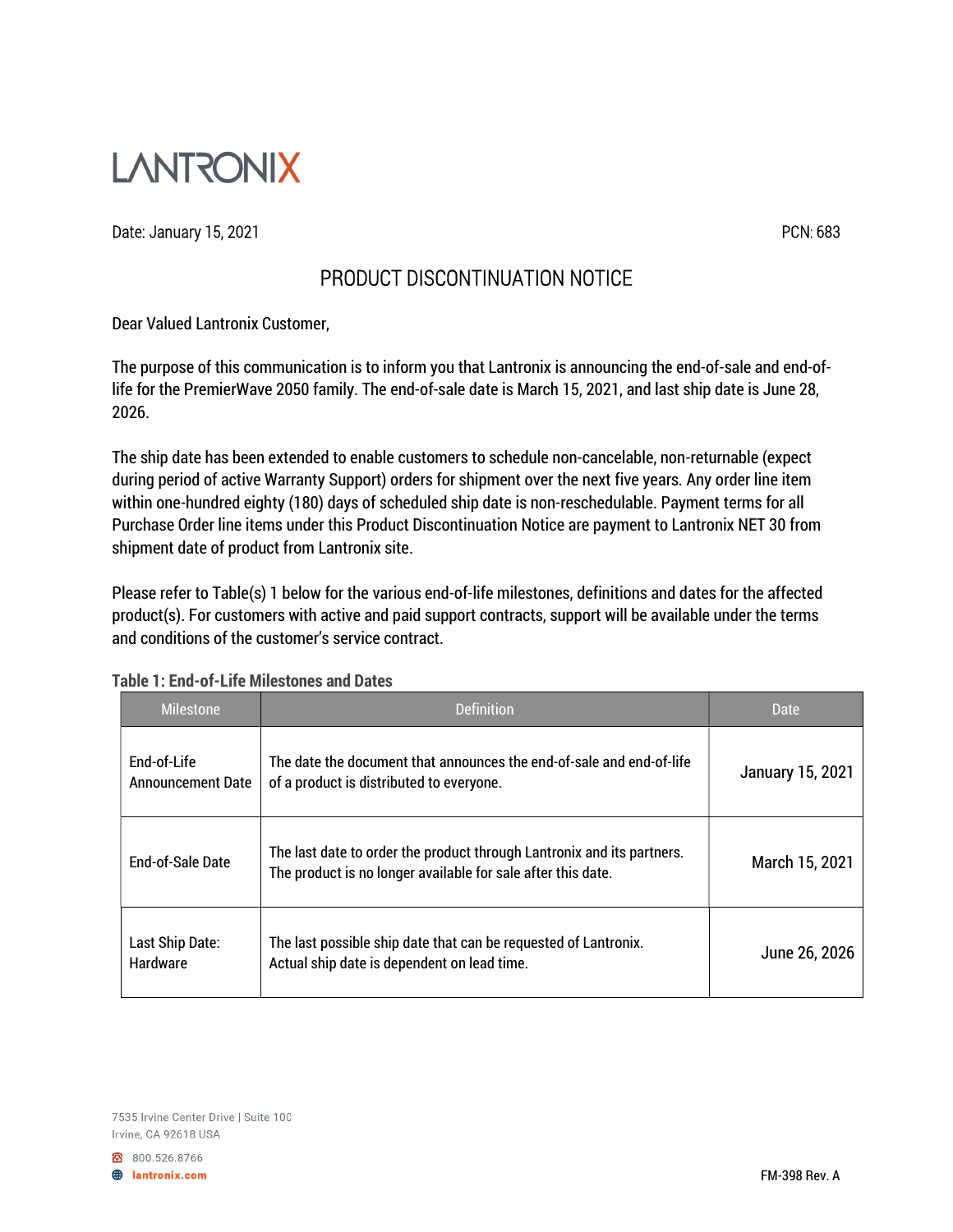| Last Date of<br><b>Warranty Support</b>                      | The last date to receive applicable service and technical support for the<br>product as entitled by warranty terms and conditions. After this date,<br>all support services for the product are unavailable, and the product<br>becomes obsolete. | June 26, 2026    |
|--------------------------------------------------------------|---------------------------------------------------------------------------------------------------------------------------------------------------------------------------------------------------------------------------------------------------|------------------|
| <b>End of Software</b><br>Maintenance<br><b>Release Date</b> | The last date that Lantronix may release any final software<br>maintenance releases or bug fixes. After this date, Lantronix will no<br>longer develop, repair, maintain or test the product software.                                            | January 14, 2023 |

We have compiled a few FAQs associated with this notice.

Q. Why are these parts being discontinued?

A. A raw material component associated with the wireless and Bluetooth functionality in the products has been discontinued by the manufacturer.

Q. Are any additional firmware updates expected for PremierWave 2050?

A. Lantronix will continue to evaluate bug fixes for potential maintenance releases until January 14, 2023.

Q. Are there any other alternatives to PremierWave 2050?

A. There are no pin-compatible alternatives to these part numbers. The xPico 200 family is recommended as the next best alternative. The xPico 200 family offers a full-stack solution for wireless networking based upon the ThreadX software architecture: https://www.lantronix.com/products/xpico-200/.

Q. Why is Lantronix offering extended last time ship dates on these goods? Lantronix began shipping these goods in 2016. The extended last time shipment is intended to enable customers to have reliable supply scheduled over a longer lifecycle period.

If you have any questions, please contact your sales representative or Lantronix Technical Support at (800) 422-7044 or (949) 453-7198.

Please refer to the Table(s) 2, below for the product part numbers affected by this announcement.

|  |  |  |  |  | <b>Table 2: Affected Product Part Numbers</b> |
|--|--|--|--|--|-----------------------------------------------|
|--|--|--|--|--|-----------------------------------------------|

| <b>Discontinued</b><br><b>Part Number</b> | <b>Discontinued</b><br><b>Part Name</b> | <b>Discontinued Part Description</b>                                                      |
|-------------------------------------------|-----------------------------------------|-------------------------------------------------------------------------------------------|
|                                           |                                         | PREMIERWAVE 2050, 802.11ac EMBEDDED WI-FI IOT<br>GATEWAY, LINUX, DUAL U.FL ANT, LGA, 256M |
| PW205010002B                              | PW2050                                  | FLASH, TRAY                                                                               |
| PW205010002K                              | PW2050                                  | PREMIERWAVE 2050 EVALUATION KIT, DUAL U.FL<br>ANT, 256M FLASH                             |
|                                           |                                         | PREMIERWAVE 2050, 802.11ac EMBEDDED WI-FI IOT                                             |
| PW205010002S                              | PW2050                                  | GATEWAY, LINUX, DUAL U.FL ANT, LGA, 256M<br>FLASH, SINGLE                                 |